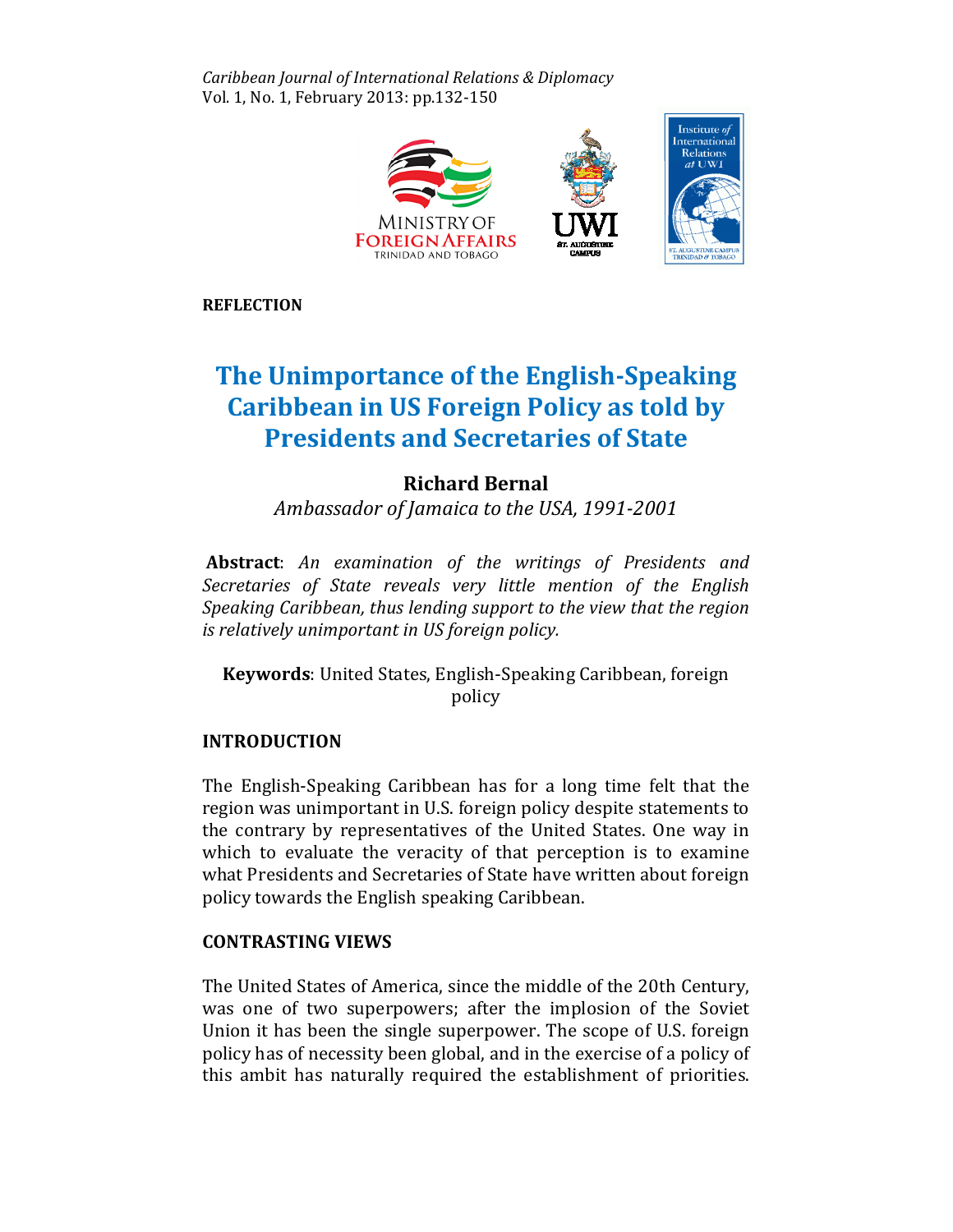On the resulting scale of U.S. interests, some countries, issues, and indeed whole regions were relegated to secondary importance. The English-Speaking Caribbean<sup>1</sup> (ESC) has been of limited importance to the United States, although official spokespersons have publicly denied that this is the case. For example, President Ronald Reagan on his 1982 visit to Jamaica declared that the Caribbean "is so vital to US." However, the widespread feeling in the ESC is that the United States has overlooked this part of the region perhaps because it is "too democratic and not poor enough." At times the feeling in the ESC has been not only a sense of neglect but a sense of being aggrieved by U.S. policy which was regarded as inimical to the ESC. Dr. Denzil Douglas, prime minister of St. Kitts and Nevis, speaking about the U.S. position on the EU preferential banana regime, said that Washington must not ``see everything within the crucible of narcotics. There are other social problems that exist in the Caribbean, and a lot of these social problems, to some extent, the United States can help and has not helped'' (Bohning 1998).

Reagan's visit to Jamaica and Barbados in April 1982 was the first by a U.S. president since December 5–13, 1940, when President Franklin D. Roosevelt inspected British bases in Antigua, the Bahamas, St. Lucia, and Jamaica for possible American use. Reagan assured the region that "Our ties to the Caribbean are many and strong, and we mustn't let them be weakened by neglect… after all the Caribbean is our third border".2 President Bill Clinton held the first-ever meeting between the United States and all the countries of the Caribbean (except Cuba) in May, 1997. On the eve of signing the Partnership for Prosperity and Security, he told the Caribbean leaders that: "This is not a meeting between Caribbean nations and the United States; it is a meeting among Caribbean nations, including the United States."3 During the presidency of George W. Bush the Caribbean was designed the "Third Border" as a template for development assistance to areas the U S regarded as important (Fact Sheet, 2001).

#### EXPECTATION AND REALISM

In contrast to these sentiments, Prime Minister Patrick Manning of Trinidad and Tobago criticized the US for "studiously ignoring" the Caribbean region in general and its security, counter narcotics and trade needs in particular (Trinidad Guardian 2006, 1). He referred specifically to the Third Border Initiative which, he said was eloquently articulated but had "not gotten off the mark in any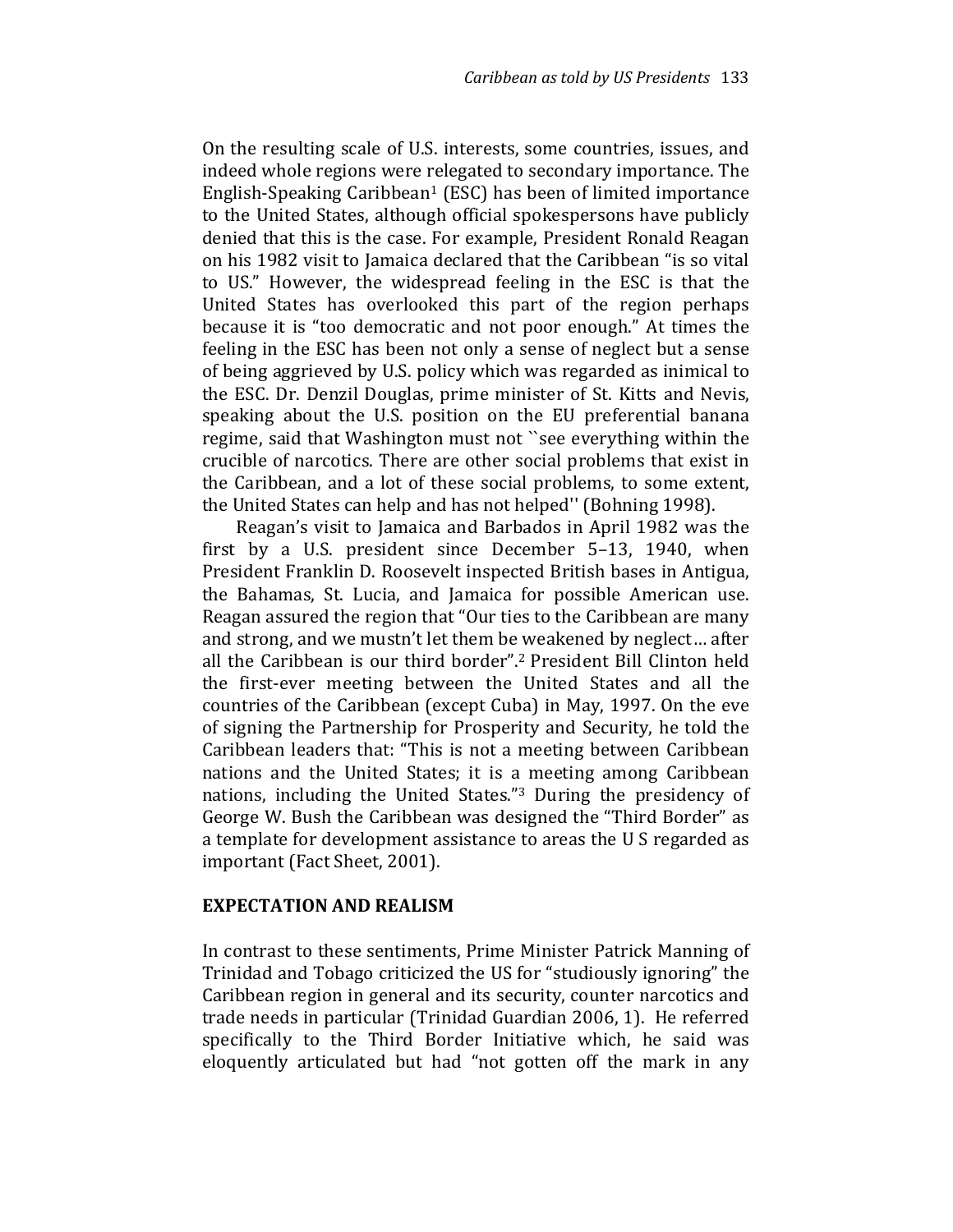significant way" (Cable 2011). Others in the region opine that particularly since the end of the Cold War the Caribbean has declined in importance in U.S. foreign policy, and worry that "the region will continue to be ignored, and, sadly, it will take chaos or grave upheaval before it is paid attention." (Sanders 2009).

No one seriously expects the ESC to be a priority for U.S. foreign policy because it is a group of very small states scattered across a wide swath of the Caribbean Sea. They have posed no serious threat to the national security of the United States, and nothing that happens there is likely to have a global impact. Ironically, however, the Cuban Missile Crisis highlighted the physical proximity of the region. The tiny developing economies of the ESC are not major export markets, purvey no indispensable raw materials, and proffer no substantial investment opportunities. The flows of migrants and narcotics have never assumed the alarming proportions of those from Mexico and Colombia, respectively (Bernal 2001). However, a small country can have some importance in special circumstances, such as when the United States felt that circumstances made it necessary to invade Grenada in 1983. Good relations with small states can be important at times; for example, the Caribbean countries (the ESC countries, the Dominican Republic, Suriname, and Haiti), with the help of two other member states can block any resolution in the Organization of American States. Jamaica and Guyana have been members of the UN Security Council on more than one occasion, and it was Hugh Shearer, the Foreign Minister of Jamaica who in 1962 proposed that the UN have an International Year of Human Rights (Neita 2005, 191). Prime Minister A. N. R. Robinson of Trinidad and Tobago suggested the establishment of the International Criminal Court whose operation the United States has refused to recognize.

A small state can sometimes take actions which the United States regards as harmful to its national interests, such as when the United States relinquished its naval base at Chaguaramas in Trinidad (Palmer 2006); when the World Trade Organization ruled in favour of Antigua and Barbuda in its dispute with the United States over internet gaming, and when the offshore financial operations of several ESC countries were viewed as facilitating corporations in the avoidance of U.S. taxation. Greater involvement by the United States could have made a difference to the capacity of ESC states to control or ameliorate narcotics trafficking, money laundering, and illegal migration. U.S. assistance to the region was described by a former Prime Minister of St. Lucia as "ad hoc gifts"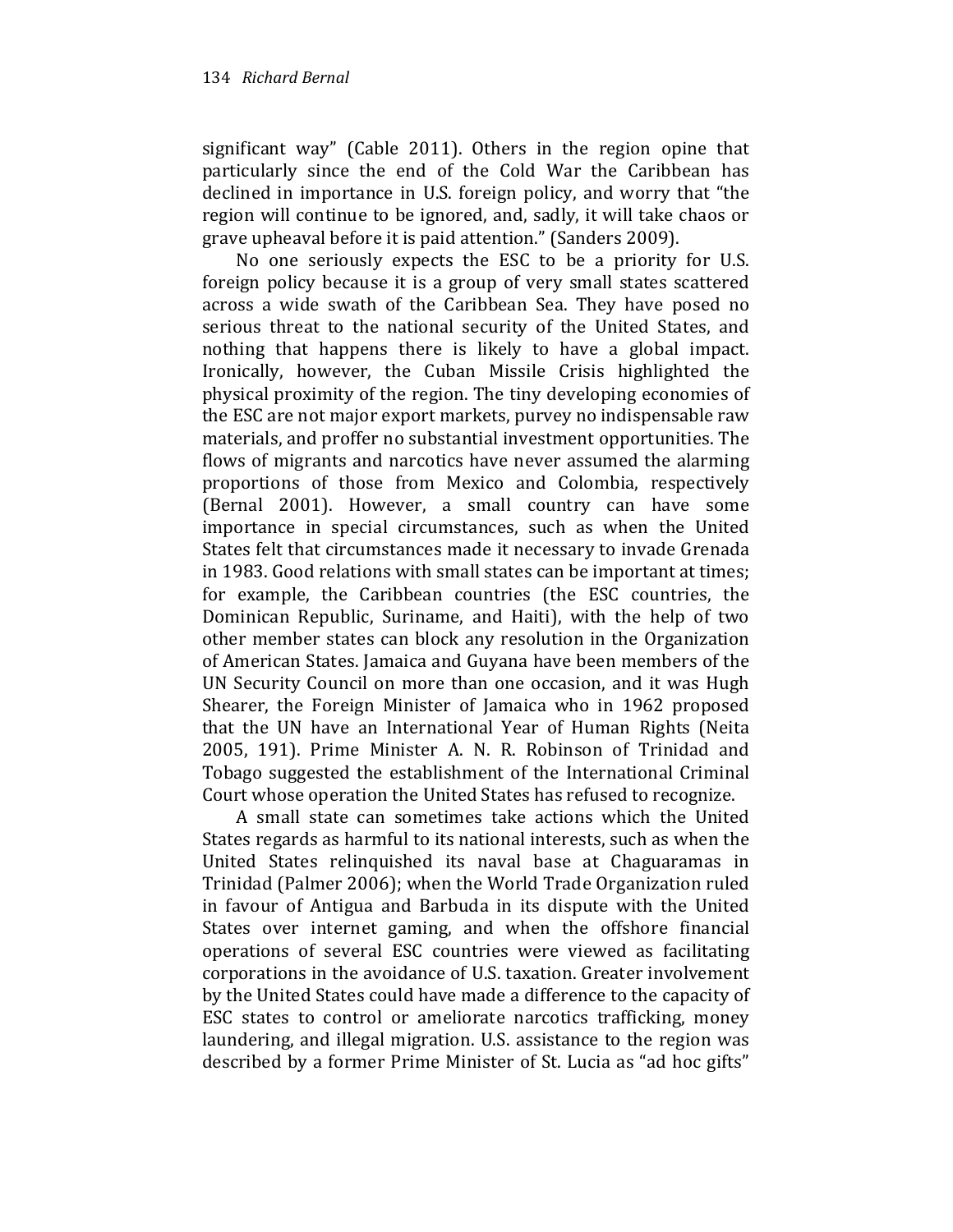(Lewis 2000, 333). Ironically, while the United States has shown relatively little concern for the ESC there has been an increased presence of China and Venezuela.

In the post-World War II era, U.S. foreign policy has been episodic; that is, it has devoted attention to countries or regions only if they are viewed as undergoing crises that may pose a direct threat to U.S. interests. The ESC has traditionally been regarded by the United States as a safe area, which only rarely experienced lowintensity conflicts. Indeed, U.S. foreign policy toward the ESC has been episodic, and even then, the policy pursued has, in most instances, been a subset of a wider regional policy, for example, the isolation of Cuba. The periods in which the United States has focused on the ESC have not been accompanied by policy specifically designed for the sub-region. This is clearly demonstrated by the Caribbean Basin Initiative (CBI), which was motivated by interest in the elimination of the armed, radical political movements in Central America as a component of a global anticommunist strategy, rather than by an interest in the economic development of the ESC. However, the CBI served to bolster market-oriented, pro-US regimes such as the Seaga Government in Jamaica, 1980–1989. In the absence of a comprehensive, consistently applied policy, the United States has resorted to shortterm intervention. These episodes include the interference in the Guyanese electoral process to ensure the ouster of Cheddi Jagan's avowedly Marxist Party, the destabilization of the democratic socialist government of Michael Manley in Jamaica, and the invasion of Grenada to complete the demise of the Maurice Bishop– led New Jewel Coalition. These episodes occurred in the early 1960s, late 1970s, and early 1980s, respectively, and the duration of each intervention was very short.

During the last 50 years, the ESC has not been a priority for U.S. foreign policy and attention has been intermittent (Pastor 1992). The Caribbean Basin Initiative of the Reagan administration was the halcyon period of purposeful engagement. Erisman explains that "the prevailing attitude seems to be that these small countries, known collectively as CARICOM states, are not politically important because they are so small and thus not worth the time of U.S. officials or political analysts" (Erisman 1989, 141). Indeed, if the ESC has been invisible, this may reflect the need for the ESC to be more effective in influencing U.S. foreign policy toward the region (Bryan 1995, 209-229).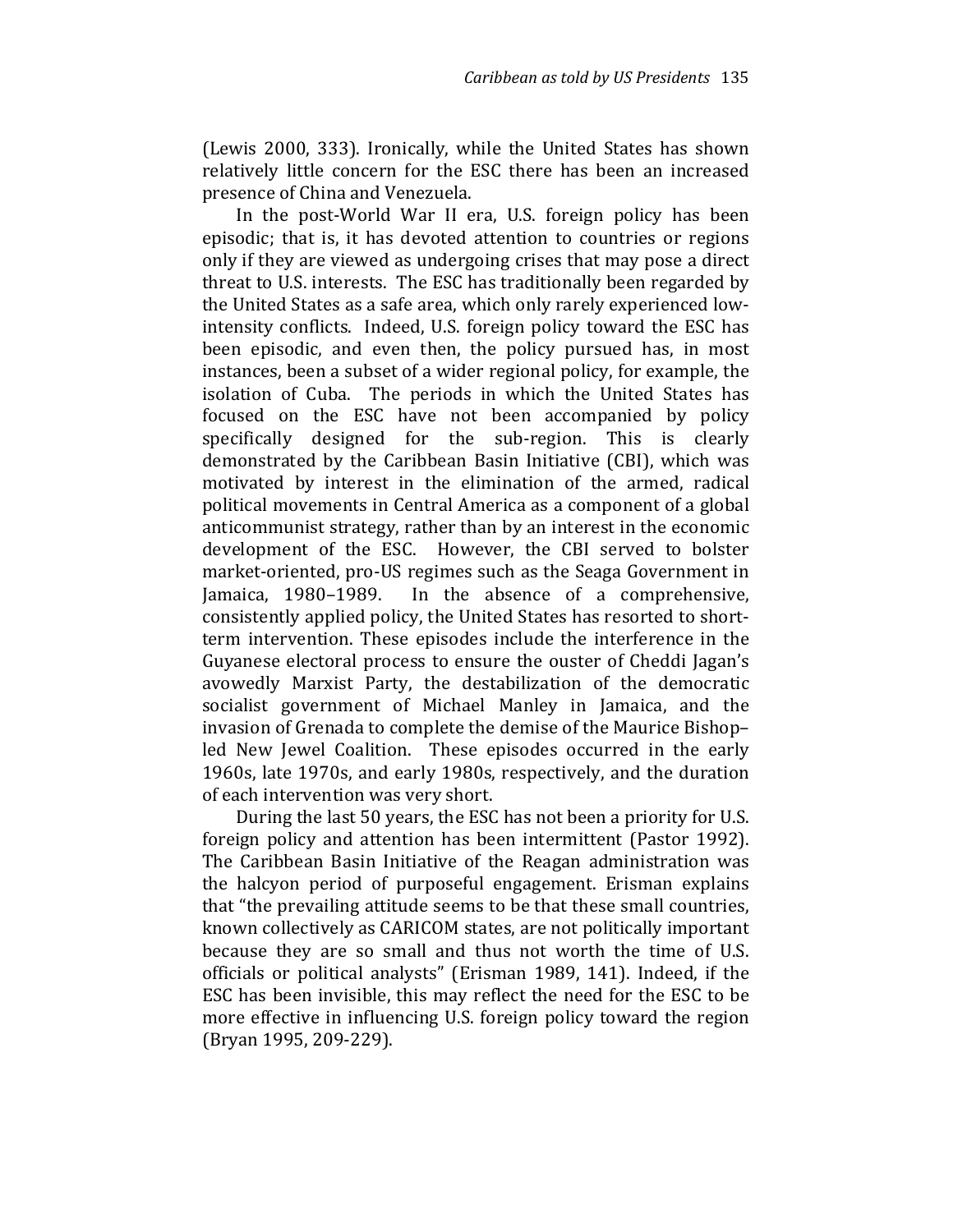## GAUGING THE IMPORTANCE OF THE ESC

The lack of visibility of the ESC is evident in the paucity of studies and commentary on this issue in the literature on U.S. foreign policy in the post-World War II period. One way to test the validity of this contention is to observe whether the ESC was the focus of attention of the principal architects of U.S. foreign policy. For the purpose of this exercise these are assumed to be the President and the Secretaries of State. Assessing the place and importance of the ESC in their thinking, this paper conducts a survey of books written by them subsequent to demitting office. The survey starts after 1962, when Jamaica became the first British colony to attain political independence. It encompasses a review of the books published by Presidents and Secretaries of State and includes memoirs, autobiographies, and foreign policy analyses. Such a survey cannot be definitive proof of the assertion that the ESC has been an overlooked region in U.S. foreign policy but it does constitute preliminary substantiation.

The secondary importance of the ESC is reflected in the wellestablished practice in the State Department of assigning the smaller countries to less experienced officers. Whereas the Foreign Minister of a major country would expect to meet his or her counterpart the Secretary of State—and if the Secretary of State is physically not available then no lower than the Deputy Secretary— Ministers, and indeed Prime Ministers from the ESC have had to be content with the head of the Western Hemisphere Department. This practice is employed across the structure of the U.S. government and is most pronounced in the U.S. Treasury. Conversely, a U.S. ambassador is dumbfounded when the Prime Minister of an ESC refers his or her request for a meeting to the Foreign Minister and heads of department. When a U.S. ambassador visits the ESC he or she expects to see Prime Ministers. The pragmatic approach that facilitates meetings at the appropriate level occurs when the Secretary of State meets with Ministers of the ESC as a group. Such is the tradition during the annual United Nations General Assembly when these officials meet over an hour-long breakfast.

## THE COLD WAR AND THE CUBAN MISSILE CRISIS

The major events for U.S. foreign policy in the Caribbean were the Cuban Missile Crisis and the Bay of Pigs fiasco. There is no written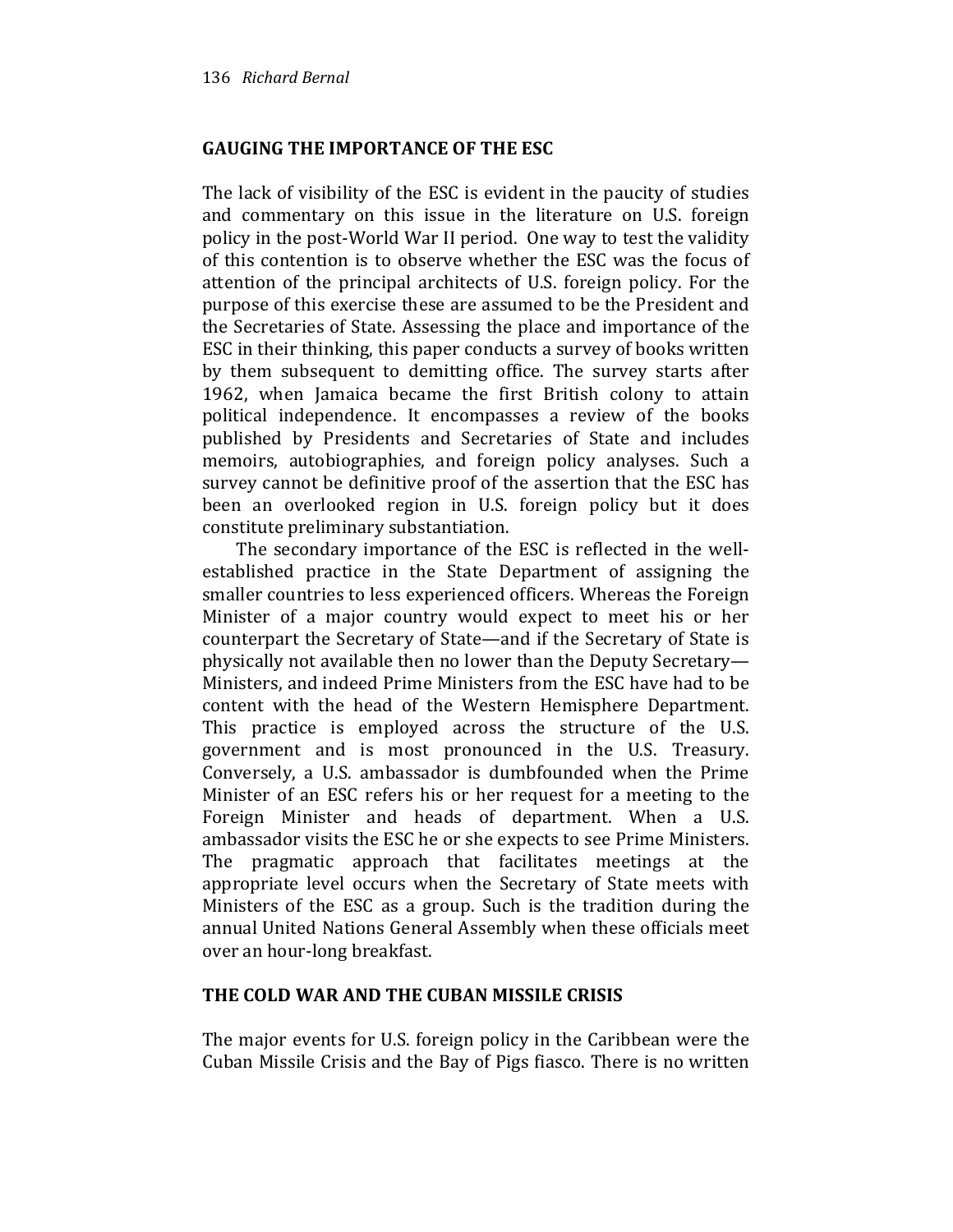legacy of the assassinated John F. Kennedy but his brother and confidant Robert Kennedy recorded his experience and issues (Kennedy 1999). These events involved the two great protagonists of the Cold War and could have had catastrophic worldwide consequences; understandably, they overshadow any other events in the Caribbean. Arthur Schlesinger, Jr. in A Thousand Days records that Cheddi Jagan of British Guiana met with President Kennedy in Washington DC. Jagan is described as leading a party inspired by "the clichés of an impassioned, quasi-Marxist, anti-colonialist socialism" (Schlesinger 1965, 774). Although concerned about the political direction he might take and the alternative of Forbes Burnham, "British Guiana, however, was a marginal problem" (ibid 1965, 779).

President Lyndon Johnson did not write his memoirs but it is fortunate that he decided, for reasons never entirely explained, to tape his telephone conversations. His invaluable archive has been mined and preserved with careful annotations by Michael Beschloss (1998; 2002). These volumes are consumed by the Vietnam War and, to a lesser extent, the Civil Rights Movement. There is no mention of the ESC, not even of Jamaica whose independence celebrations Johnson, then Vice-President, attended on behalf of the United States.

Dean Rusk, Secretary of State in the Kennedy and Johnson administrations, chronicled his tenure in 617 pages, including discussions on the Cuban missile crisis and Bay of Pigs and the intervention in the Dominican Republic (Rusk 1995). There is however no discussion of the ESC. The significance of the political independence of Jamaica and Trinidad and Tobago in the early 1960s seems have escaped his attention. It is curious that this political transformation, which meant that Britain had relinquished formal political control over security and foreign policy, did not elicit even passing comment. It is possible to speculate that Rusk felt that British decolonization posed no threat to the United States or that the British would maintain some residual security responsibilities. This comfort level may have been reinforced by the declaration of Prime Minister Alexander Bustamante that with regard to Jamaica its foreign policy was: "We are with the West."

#### POST-COLD WAR

In the rethink of U.S. foreign policy that was stimulated by the end of the Cold War, the Caribbean received virtually no consideration.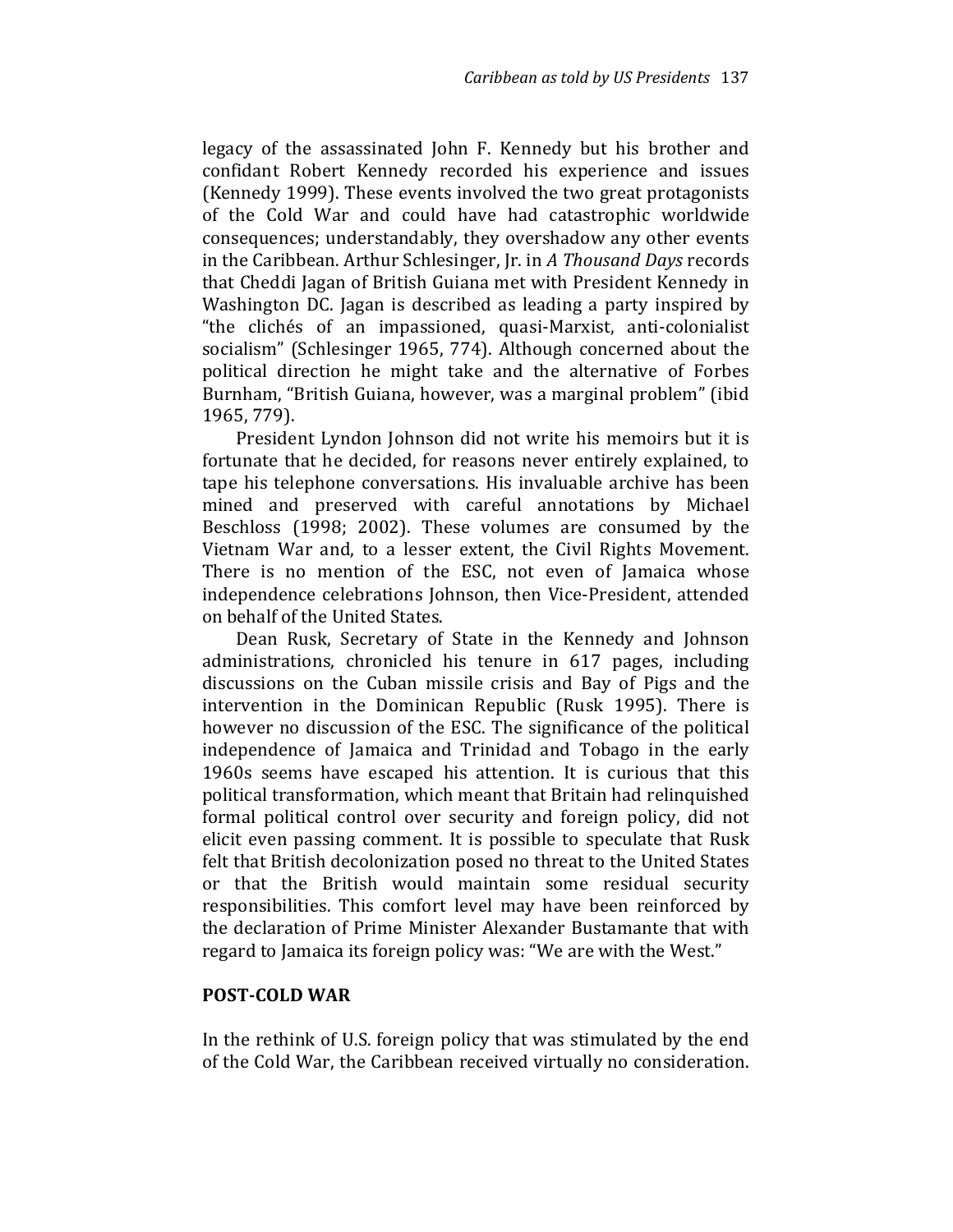Typical of this tendency is former President Richard Nixon, who called on the United States to "seize the moment," mentioning Cuba but relegating the ESC to a fleeting remark on the need to abolish sugar quotas (Nixon 1992). In a book he wrote subsequent to resigning from the presidency he worried about Cuba and Central America, but does not express any concern about the ESC (Nixon 1984). His later book, Beyond Peace (1994) has no mention of the Caribbean or the ESC. Gerald Ford, who had the Presidency thrust upon him, appositely titled his autobiography A Time to Heal (1979). The book is replete with candid comments but none on the ESC.

Of the "flashpoints" of the post-Cold War era, e.g., terrorism and migration, the Caribbean, in its widest geographic connotation, i.e., including Colombia, prompted concern because of the escalation of drug trafficking (Wright and Mcmanus 1991). Together with the emergence in the United States of "ethnic crime organizations" in the 1980s, the Jamaican drug "posses" (see Gunst 1995) introduced a new security issue in U.S. foreign policy toward Jamaica. However, the National Security Advisor at the time, Zbigniew Brzezinski, exhibited myopia in articulating his grand design, which seemed oddly preoccupied with traditional global issues (Brzezinski 1993). He sets out his vision of the role of the United States in world affairs as guarantor of global security as part of promoting the common good on a global scale (Brzezinki 2004).

The ESC is mentioned once in a tangential manner in President Jimmy Carter's memoirs, as his focus is on telling the stories of the Camp David Accords, the Iranian hostage crisis and the Panama Canal Treaty negotiations. He records that the Bahamas' offer to allow the Shah of Iran to reside there was accepted, but that the Shah chose instead to go to Mexico (Carter 1982). Cyrus Vance (1983) recalls that his own tenure as Secretary of State was dominated by the Camp David negotiations, the Israel–Egypt peace agreement, the Panama Canal Treaty and the Iranian hostage crisis. These recollections do not include the ESC. It is rather peculiar that neither Carter nor Vance make any reference to the turbulence in U.S. relations with Jamaica during the late 1970s, when the Michael Manley–led government was viewed as having moved decisively to the left. Moreover, at this point in Jamaica's history, it was believed that Fidel Castro was an undesirable influence on Manley. There was even a clandestine visit to Jamaica from Kissinger, masquerading as a tourist, to dissuade Manley from foreign policy positions that the United States considered undesirable. This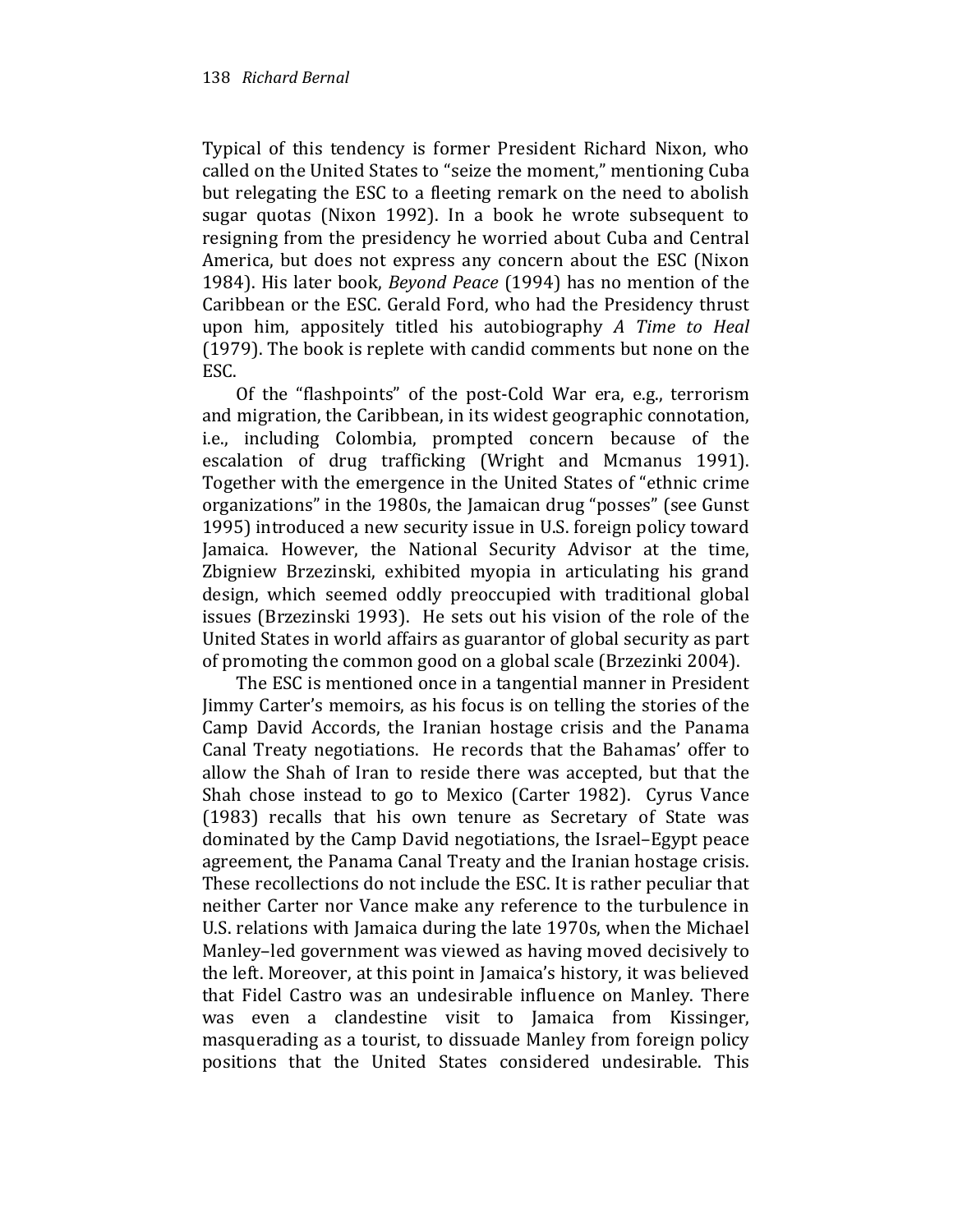episode and the issues of concern were never elevated to inclusion in Kissinger's subsequent writings.

Kissinger's enormous (1521 pages) memoir of his years in the White House predictably mentions Cuba but there is little on the Caribbean except when it is mentioned as Latin America and the Caribbean (Kissinger 1979). He does recall with displeasure in a follow-up volume that a certain resolution at the United Nations was approved 19–1 with Jamaica being the only country to vote against it (Kissinger 2000). In discussing U.S. diplomacy in the 21st Century he recalls the Cuban Missile Crisis and what he regards as the lack of democracy in Cuba, but is silent on the ESC (Kissinger 2001). He can be forgiven for not mentioning the ESC in the grand sweep of the history of diplomacy of the Western countries as presented in the exhaustive Diplomacy (Kissinger 1995). However, a less Eurocentric historical perspective would not overlook the enormous economic contribution of the West Indies to economic development of Western Europe, so well explained by Eric Williams (1994) and the centrality of the Caribbean in the interstate rivalry and conflict among European powers throughout the 17th and 18th centuries.

The exception is Secretary of State George Schultz, who in his memoirs discusses U.S. intervention in Central America and the invasion of Grenada (Schultz 1993, 323-45). However, despite the attention to the events of 1983 in Grenada, it is not clear that a coherent long-term policy, specifically developed and implemented for the ESC, was in place before or after this episode. The action of the Reagan administration in Grenada really derives from and must be understood as part of a hemisphere-wide anticommunism policy, which dates back to the beginning of the Cold War. Initially, the ESC was exempt from military intervention because up until the 1960s, the states of the ESC were under British colonial rule and therefore, while physically in the "backyard" of the United States, they were in the British sphere of influence. Grenada also must be seen as a continuation of a policy of military intervention which the United States has employed since the early part of the 20th century, the motivations for which do not derive from an overarching anti-communist strategy but reflect an arrogant use of overwhelming military superiority to ensure government compliance with U.S. interests and policies. These two tenets of U.S. foreign policy in Latin America and the Caribbean were fused in a political conjuncture in which President Reagan wanted to send a decisive signal (at minimal cost) of his resolve to fight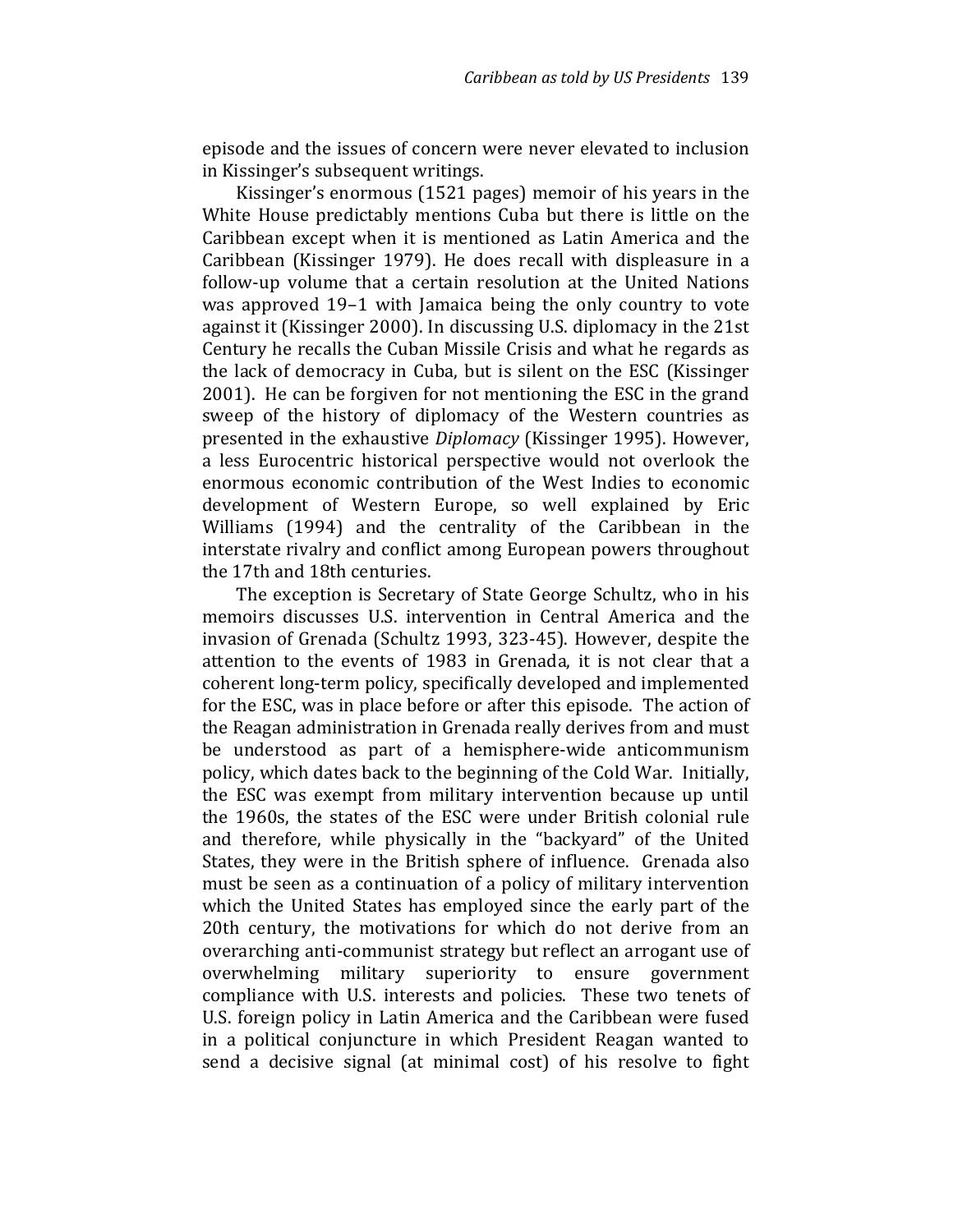communism or the threat of communism. Indeed, Schultz describes the Grenada invasion as "a shot heard around the world (ibid, 323).

President Carter's National Security Advisor was the Polish-American, Zbigniew Brzezinski, who has authored several books on geo-strategy (Brzezinski 1993; 1998). The ESC found no place in such broad themes. Additionally, the region did not figure prominently in his memoir (1985) of his time in office, although it was a period of turbulence in U.S.–Jamaica and U.S.–Cuba relations. His inclusion here although not a Secretary of State is because as National Security Advisor he was responsible for the president's daily briefing on foreign policy issues, and because of his prominence and influence in foreign policy "circles" even outside of formal posts in government.

The foreign policy of the Carter administration toward Latin America and the Caribbean was deeply divided between the traditional Cold War stance and an attempt to introduce a more enlightened approach. The latter sought to inculcate a Wilsonian moral leitmotif by introducing human rights concerns. Carter sought to permanently change U.S. policy from "paternalism or punishment or retribution when some of the South Americans don't yield to our persuasion" (Smith 1986, 109). This was exemplified by a less combative approach to Cuba and to the response to the emergence of the Bishop regime in Grenada. However, Cold War considerations reasserted prominence in the handling of the Somoza–Sandinista imbroglio in Nicaragua and in the resort to the attempted military rescue of hostages in Iran. Cyrus Vance's memoirs of his tenure as Secretary of State cover a turbulent period in U.S. relations with the ESC, between 1977 and 1980 (Vance 1983). There no substantive commentary on the ESC although there were governments which the United States regarded as leftist, such as Manley in Jamaica, Burnham in Guyana and Bishop in Grenada. Among his major preoccupations are U.S. relations with Iran, the Camp David talks on the Arab–Israeli conflict, and the Panama Canal.

The embarrassing failure to rescue the American hostages in Iran and the Soviet invasion of Afghanistan in 1979 prompted a return to prominence of traditional "hardliners." The call to restore the United States to a more assertive foreign policy was reflected in the rhetoric of Ronald Reagan during the presidential election campaign. In this milieu, there was not a clear policy toward the ESC because of the divergence of foreign policy perspectives within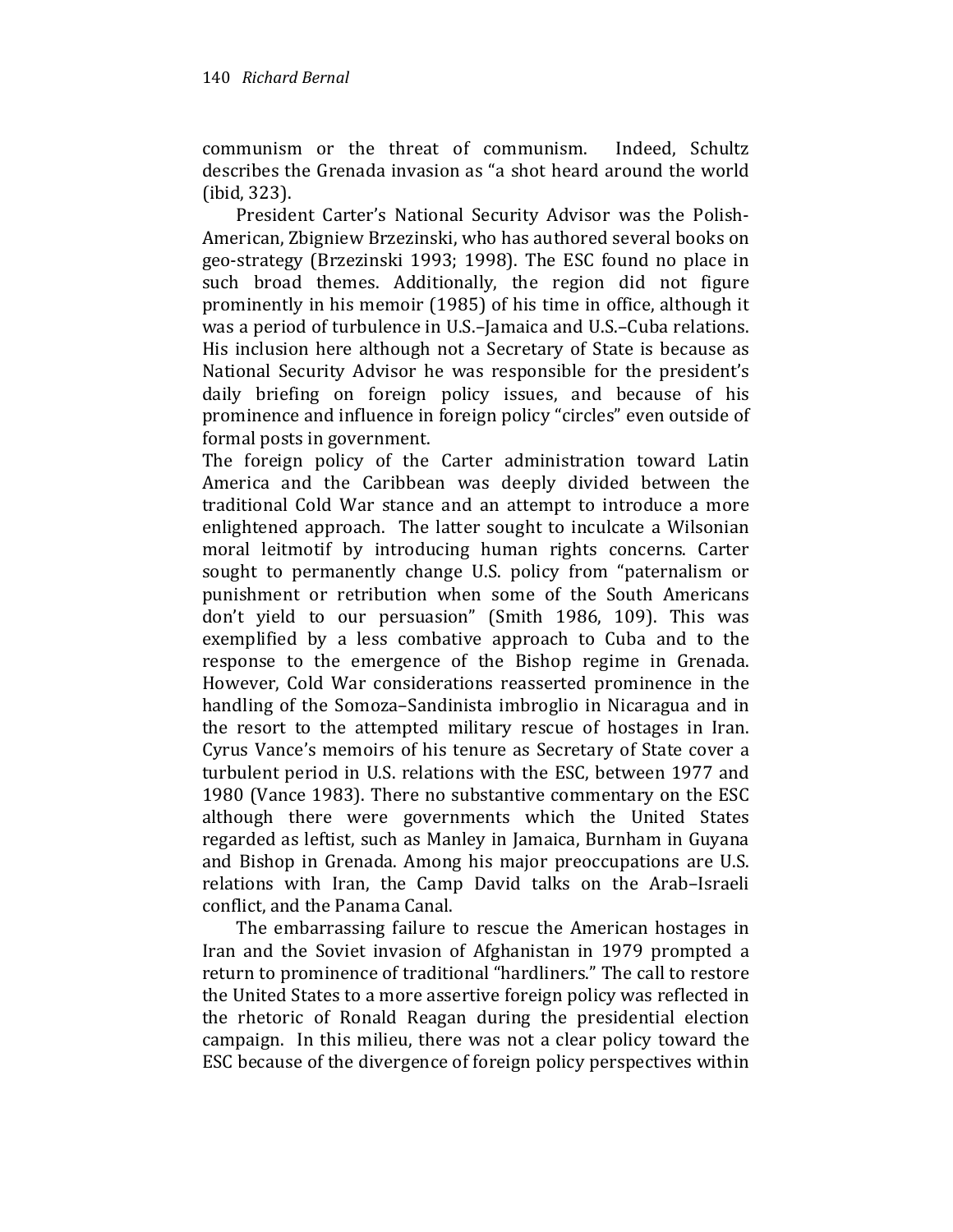the U.S. government: there were instances of old-style tactics, such as those employed towards Jamaica, and new approaches as exemplified by the renegotiation of the Panama Canal Treaty (Smith 1986). Once Reagan assumed the Presidency, this ambiguity in perspective was replaced by a clear commitment to traditional U.S. policy in the Caribbean Basin.

#### REAGAN'S ASSERTIVE APPROACH

From the late 1970s, the Central American region had been experiencing an extremely severe economic and political crisis. There was civil war in Nicaragua and El Salvador, and violence and instability in Guatemala and Honduras (Washington Institute 1983). The U.S. government was convinced that there were radical, anti-U.S. groups that were infiltrated and aided by communists (U.S Department of State 1981, 1-8). The foreign policy of President Reagan was dominated by a virulent, "no-holds-barred" strain of anti-communism4 involving covert CIA actions such as mining harbors and supplying arms to the Contras in Nicaragua, military involvement in El Salvador, and the military invasion of the tiny island of Grenada. The use of force as necessary in itself and as a way of maintaining the credibility of the U.S deterrent was a strongly held view of many influential senior foreign policy officials, such as Jeanne Kirkpatrick (Gerson 1991) and Henry Kissinger (Landau 1972).

In his autobiography (Reagan 1999) and diaries, President Reagan made several comments on the invasion of Grenada.5 He recorded on October 21, 1983:

I've OK'd an outright invasion in response to a request by 6 Caribbean countries including Jamaica & Barbados. They will all supply some troops so that it will be a multi-national invasion (Reagan 2007, 189).

He felt vindicated in this action because, "[W]e have captured 700 Cubans, most of the Grenada military have faded back into the population" (ibid, 192) and "[T]hey (the Cubans) were really going to move in & take over" (ibid 191). The connection as he saw it between events in Lebanon and Grenada is presented among a selected group of speeches published as a book (Reagan 2004, 184- 195).

In contrast, Alexander Haig, former U.S. army general and Secretary of State for Ronald Reagan in his first term did commit his recollections and views to paper, revealing his preoccupation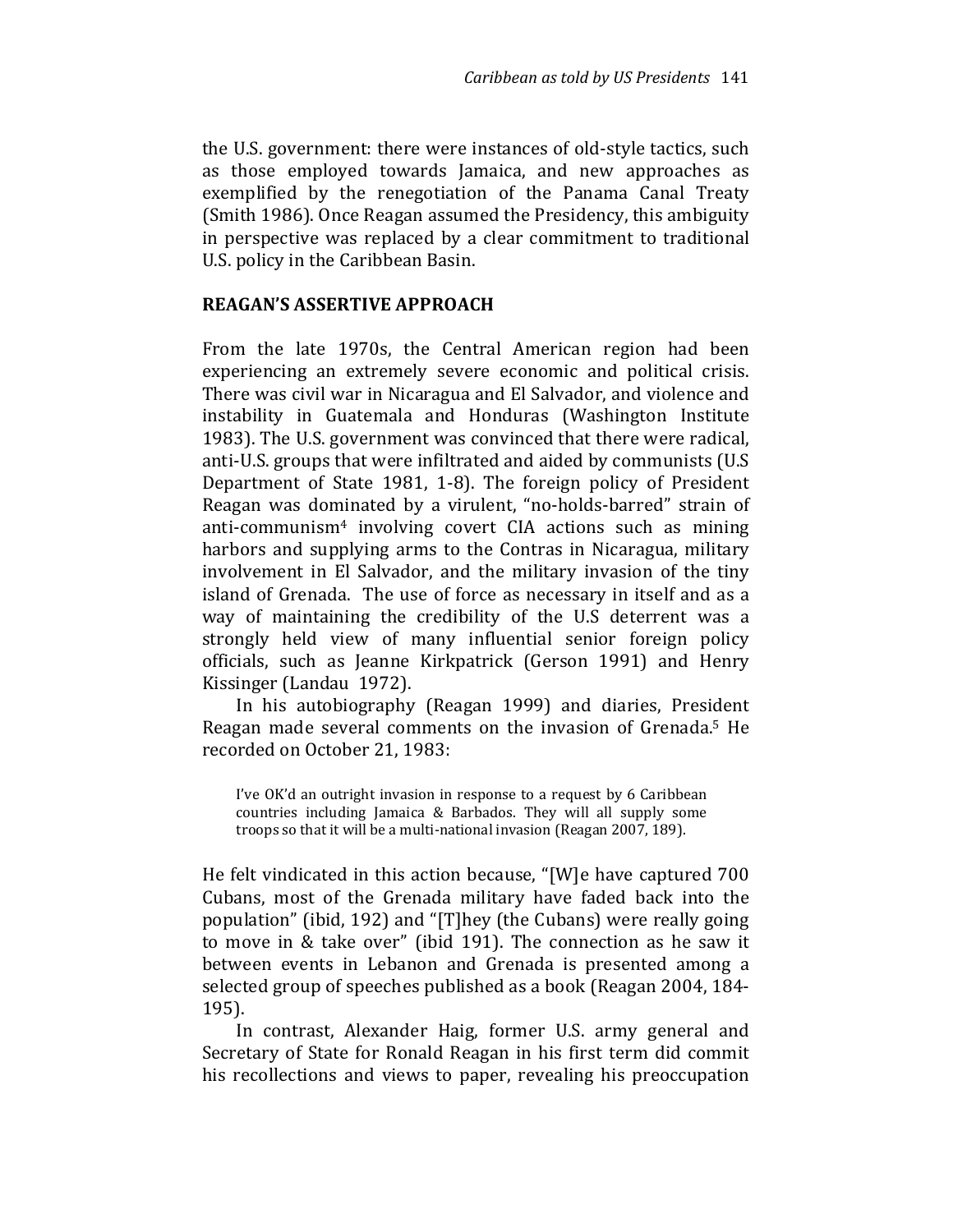with the Middle East, the Falkland Islands, and Lebanon. Regarding the Western Hemisphere he worried about Cuba and Central America; tangentially this concern encouraged the support for Seaga in Jamaica as a model to counter Castro and the Sandinistas. He recalled vividly the programme of trade opportunities, tax incentives and aid put together to demonstrate that the United States would support friends like the Seaga regime in Jamaica. He claimed that this programme "provided the model for the region wide program prepared by the State's Bureau of Inter-American Affairs that was afterward called the Caribbean Basin Initiative" (Haig 1984, 91).

Reagan had taken note of developments in Jamaica when Michael Manley was prime minister, as can be gleaned from a brief note he wrote on July 6, 1977 (Schultz et al 2001, 196-197). Jamaica and Seaga receive several notations in the diaries, starting with the fourth recording of events on January 28, 1981 when he recorded that Prime Minister Seaga of Jamaica was his guest for his first state luncheon. Reagan wrote:

[H]e (Seaga) won a terrific election victory over a Cuban backed procommunist. I think we can help him & gradually take back the Caribbean which was becoming a Red lake (Brinkley 2007, 1).

Reagan maintained his interest in Jamaica throughout his eight years in office and visited Jamaica (and Barbados) in April, 1982. He kept faith with Seaga and had regular contact with him and there were face-to-face meetings in February, 1983 and October, 1988 (Brinkley 2007, 133, 654). The states of the ESC were beneficiaries of the CBI, which provided non-reciprocal preferential access to the U.S. market for goods from the designated countries in Central America and the Caribbean (1bid, 71, 90). While the ESC came to the attention of Reagan he conflated the sub-region with Central America and designated the whole the "Caribbean Basin." This approach betrays a lack of understanding because as Maingot (1990, 65) points out these sub-regions "have always been and continue to be two quite distinct realities".

Former President George H.W. Bush has not penned an autobiography but there are two collections of speeches and other writings in which no reference is made to the ESC (Bush 2000; 2009). The former president and his national security advisor, Brent Scowcroft, in their book, A World Transformed (Bush and Scowcroft 1998), focus their attentions on the end of the Cold War. However, in the 566 pages, they make no reference to the ESC.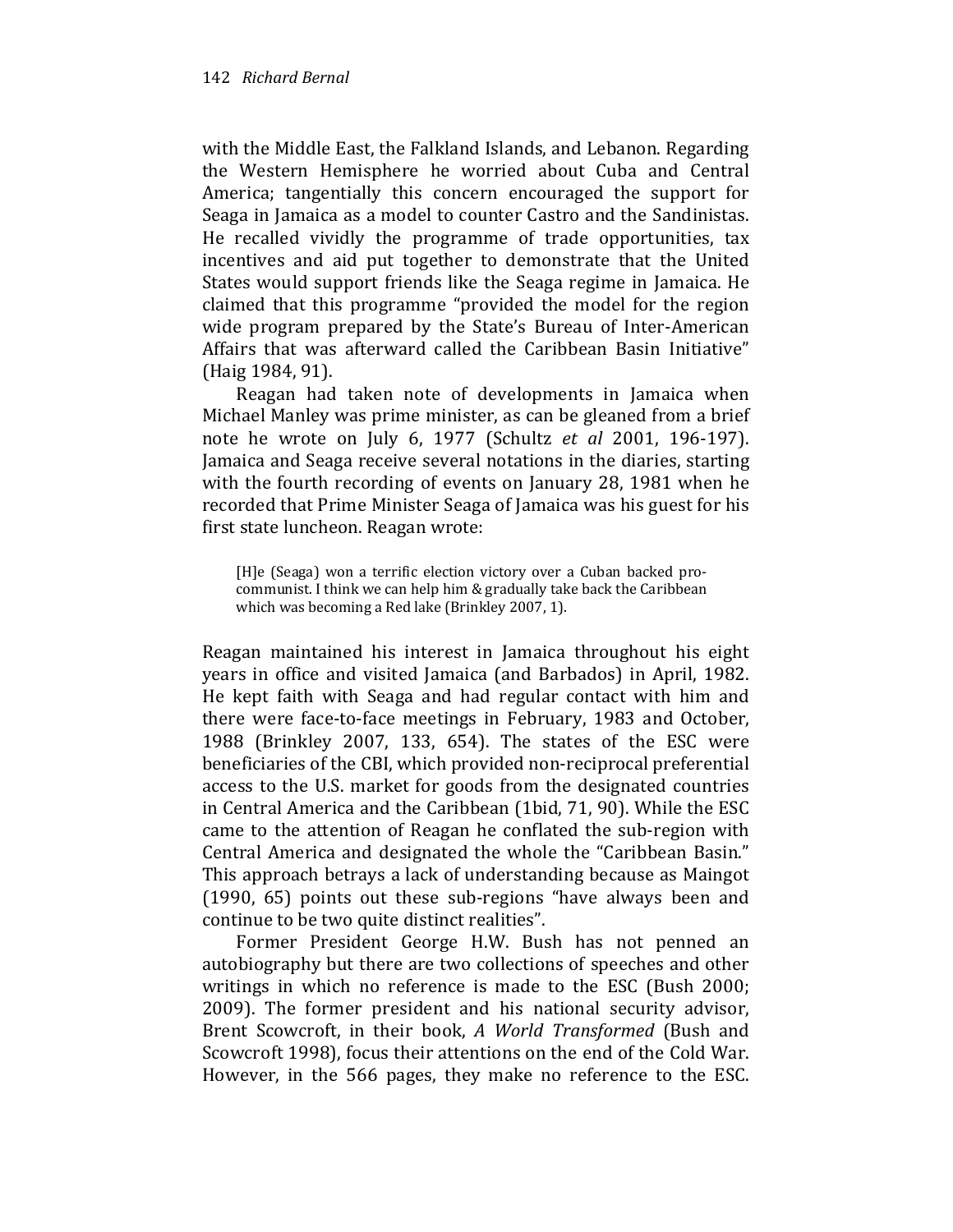There are a few brief references to Nicaragua and Cuba in the context of the Cold War. The book does not claim to be an allencompassing overview of the foreign policy and therefore cannot be faulted for not mentioning every region. However, the fact that the Caribbean does not figure in the issues and events regarded as influencing the so-called transformation of the world is indicative of the region's low priority in U.S. foreign policy.

James Baker (1995, 334-335) makes mention of U.S. action in relation to Grenada, in his memoirs of his tenure as Secretary of State from 1989 to 1993. The usual big themes of U.S. foreign policy, such as the Middle East, pervade the book but these four years were an important time for Jamaica as Manley repaired his image as a pro-Cuban socialist and repositioned Jamaica for a resumption of foreign aid and debt relief. Baker's non-reference may be due to the fact that Manley's newly rebuilt relationship with the United States was centered on Vice-President Dan Quayle and President Bush.

### CLINTON'S POLICY

Bill Clinton has penned two volumes, the second of which deals with his presidential years (Clinton 2005). He expresses a strong concern for Haiti, and the conviction that the United States would have to play a major role in that country's future economic development. However, there is little to be gleaned here on the ESC—not surprisingly, as there were no contentious issues for the United States in the ESC. The absence of comments on the ESC makes it difficult to surmise what he thought about the region, although the ECS and the United States signed an accord in Barbados in 1996. This document covered economic and security issues and involved a meeting between President Clinton and the heads of governments of the ESC in Bridgetown.<sup>6</sup>

President Bill Clinton spent countless hours speaking with historian Taylor Branch, during which he expressed regret that he did not make more of an effort to include the CARICOM countries in the North American Free Trade Agreement (NAFTA) (Branch 2009, 445); however, he does not elaborate on why he felt that way in hindsight. At the time of the passage of NAFTA there was concern that it would have a harmful impact on exports from the countries that benefited from the CBI. This is because it would give Mexico better market access to the U.S. market than the CBI countries had. Of particular concern was the adverse effect that production from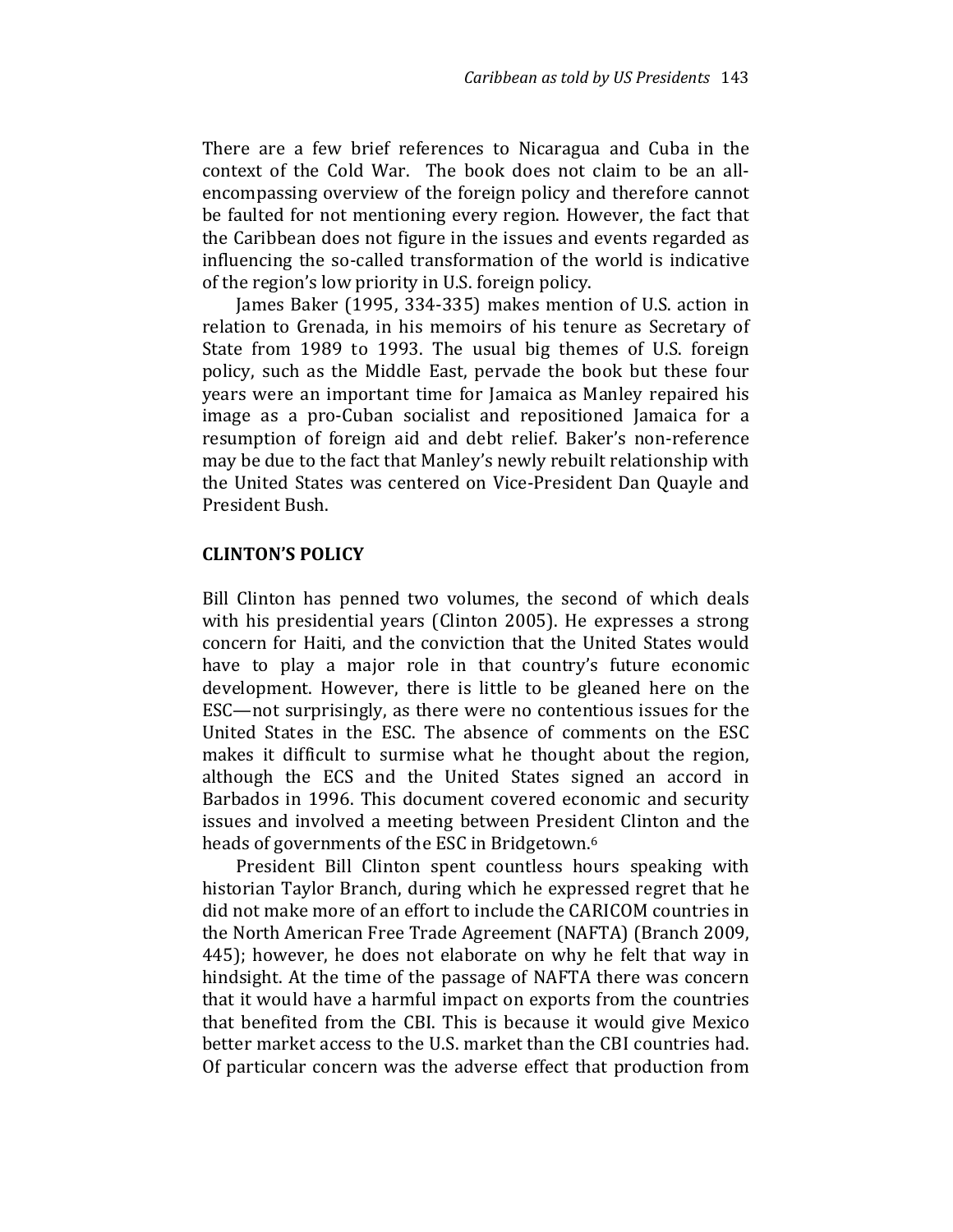the maquiladoras would have on apparel and other manufacturing. The inclusion of the CBI countries in NAFTA would have complicated and even jeopardized its passage through Congress, particularly in the House of Representatives. An alternative to inclusion was to provide parity in access to the U.S. market to the CBI countries of Central America and the Caribbean (Bernal 1998, 261-263). Clinton's only other reference to the ESC was a tangential comment on getting the "small wary" Caribbean countries to agree to intervention in Haiti (Branch 2009, 186). No mention is made of the dispute in the World Trade Organization over the European Union's banana import regime in which the U.S. position was to cause considerable damage to the bananaexporting countries of the ESC (Mlachila et al 2010).

Former Secretary of State Warren Christopher in his 1998 collection of his most important speeches has nothing to say about the ESC. In many instances, the Caribbean is simply subsumed in the phrase "Latin America and the Caribbean" while the discussion deals entirely with the large Latin American states, as emerging markets for the United States. The chairman of the Republican Party, Haley Barbour, while criticizing the Clinton administration for treating Latin America and the Caribbean as a "secondary interest" in overall foreign policy, is guilty of the same oversight. In his discourse on country-specific policy priorities, he mentions Cuba and Haiti and Central America's need to be included in NAFTA, to encourage and stabilize democracy (Barbour 1996, 263- 268).

Christopher, who served as Secretary of State during the first Clinton administration, included only two speeches on Latin America and the Caribbean in a volume of his speeches dominated by the Middle East, Iraq, Bosnia, China, and Russia (Christopher 1998). The tract on Latin America mentions Cuba. However, on the Caribbean, the restoration of democracy in Haiti is the theme of one address. Christopher's autobiography (2001) does not make mention of the Caribbean, not surprisingly because during his tenure he gave scant attention to the region. From the traditional school of foreign policy he provided the experienced "hand" that a president new to Washington politics was supposed to need to navigate the intricacies of foreign policy. The ESC was delegated to the Deputy Secretary of State and Christopher was not in attendance when President Clinton met the heads of the CARICOM governments in Barbados. He did visit Trinidad and Tobago in his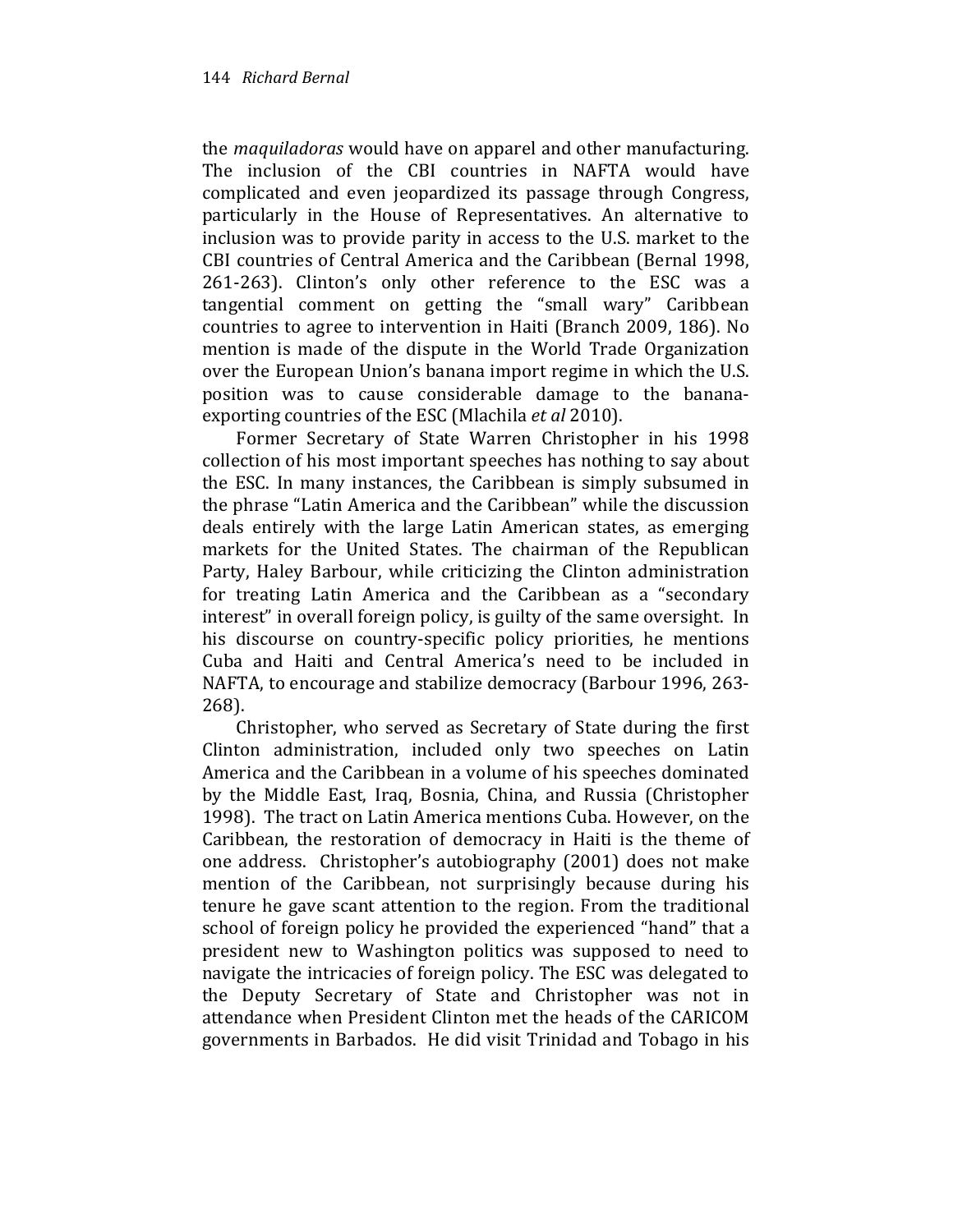1996 swing through Latin America (Basdeo and Mount 2001, 220- 221).

Strobe Talbot, who for a time served as Deputy Secretary of State, was a well-published author before acceding to the position: both before and after his service he was absorbed in the study of the Soviet Union and the Cold War. He translated into English Nikita Khrushchev's book, Khrushchev Remembers which appeared in 1971. He continued this focus on US–Soviet relations and nuclear disarmament in particular, chronicling the Strategic Arms Limitation Treaty (SALT) talks and the Reagan–Gorbachev encounters. His writing since then has tackled gigantic themes of ancient empires. Nothing in this corpus of literature relates to U.S. policy towards the ESC. This observation does intimate that the ESC does not warrant a place on his list of priorities for U.S. policy.

Madeleine Albright wrote a memoir, a reflection, and an extended memo of advice for the then incoming president Barack Obama. The memoir of her term as Secretary of State (Albright 2005) has no mention of the ESC although she met with the foreign ministers of the ESC on more than one occasion, including formal meetings in New Orleans and Port-of-Spain. Her reflections shed no more light on the problems and policy of the ECS, but this is understandable because she is focused on grappling with the complex issue of religion and international relations (Albright 2007). Albright's memo to the new president is focused on restoring America's waning and challenged global leadership—in which the Caribbean is of no consequence (Albright 2008). This mindset is illustrated by Sandy Berger of the National Security Council whose spirited defense of Clinton's foreign policy and recommendations to the incoming George W. Bush administration were that the "cornerstone" of national security "remain" alliances with Europe, Asia, and "former great-power adversaries" (Berger 2000, 22-39).

The only Caribbean issue that got on the foreign policy agenda of the Bush administration was democracy in Haiti. The ESC was not one of the "decision points" of President George W. Bush whose preoccupation with the war on terrorism obscured large parts of the world (Bush 2010). His administration has not yielded memoirs by either of his two former Secretaries of State, both of whom were born in the US of Jamaican parents. Colin Powell's autobiography (1995) predates his tenure at the State Department. He was disposed to be empathetic towards the ESC and was viewed as a "friend in court". The governments of the region did not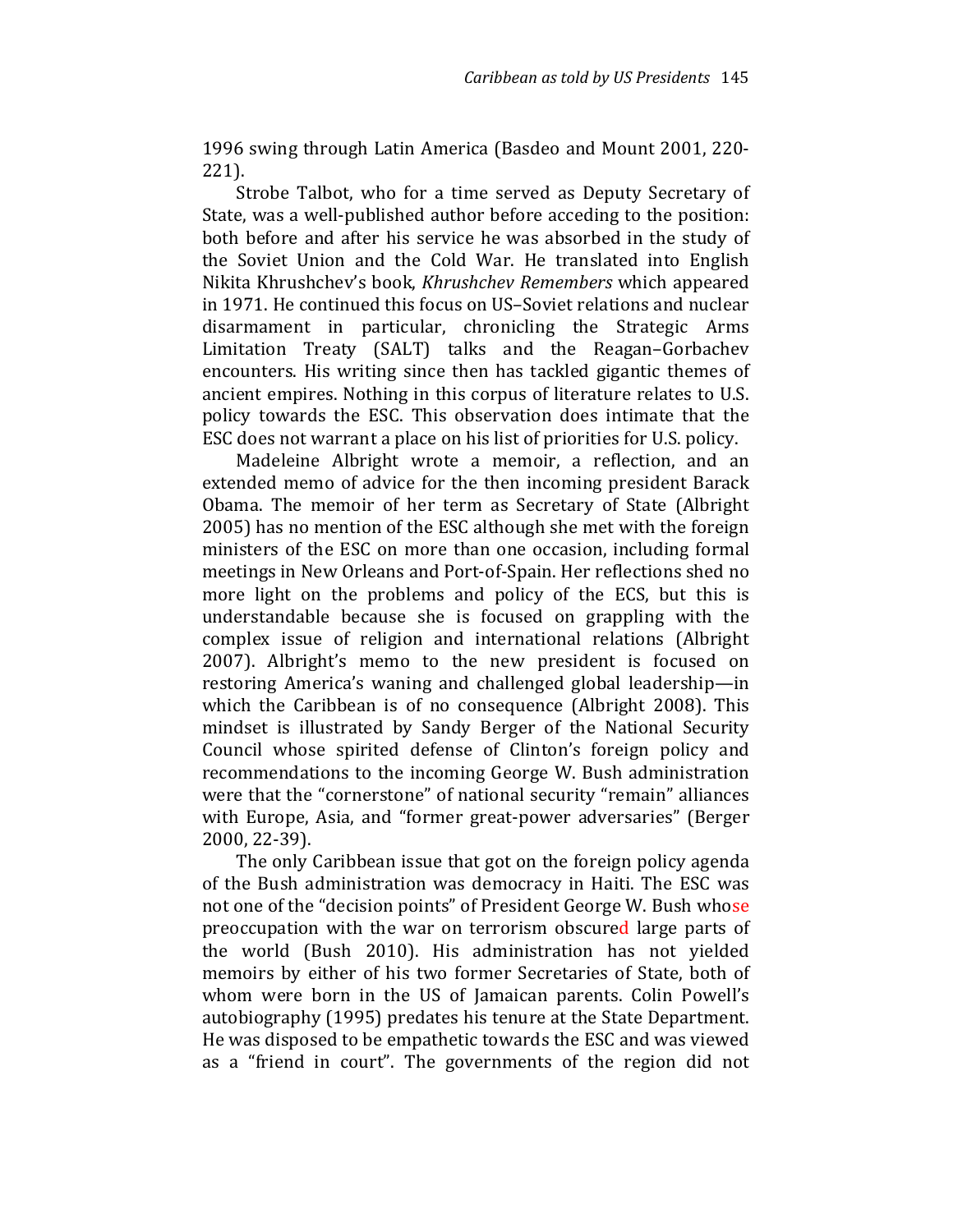capitalize on his presence by articulating an agenda that engaged the United States at a time when the administration was preoccupied with the so-called War on Terrorism and with military engagements in Afghanistan and Iraq. Eagerly awaited memoirs of former Secretary Powell are yet to appear and so are the reflections of Condoleezza Rice on her service in two Bush administrations. Her 2010 autobiography is a chronicle of coming of age and family. It can be reasonably surmised that her background in Cold War security studies (1984), oriented her attention to the so called war on terror, the Middle East, China and the former Soviet Union, leaving little time for anything but a cursory purview of issues of direct relevance to the ESC.

## **CONCLUSION**

A review of the memoirs and policy thinking of Presidents and Secretaries of State of the United States published as books for the period encompassing the Kennedy administration through to the administration of George W. Bush reveals that the English-Speaking Caribbean received almost no comments. The fact that little or no reference is made to the ESC in this voluminous literature the exception being a few brief references to Jamaica by president Reagan give credence to the view that the English-Speaking Caribbean was unimportant in U.S. foreign policy.

## **NOTES**

- 1. The English-Speaking Caribbean includes Antigua and Barbuda, the Bahamas, Barbados, Belize, Dominica, Grenada, Guyana, Jamaica, St. Kitts and Nevis, St. Lucia, St. Vincent and the Grenadines, and Trinidad and Tobago.
- 2. Remarks Following a Meeting With Barbadian Prime Minister J.M.G. Adams in Barbados, April 8, 1982.
- 3. Remarks by the President During the Welcoming Ceremony with Caribbean Leaders, Bridgetown, Barbados, May 10, 1997.
- 4. "For Reagan, anticommunism was an article of faith." Indeed, "there was no doubt that he (Reagan) came to office holding sincere and strong convictions about the dangers of communism-and of the Use of force to combat it." See Haynes Johnson, Sleepwalking Through History: America in the Reagan Years (New York: W.W. Norton and Company, 1997: 254).
- 5. For an overview of the U.S. U.S. invasion of Grenada see Anthony Payne, Paul Sutton and Tony Thorndike, Grenada: Revolution and Invasion (London: Croom Helm, 1984).
- 6. The author was one of two lead negotiators for the ESC with responsibility for the economic component.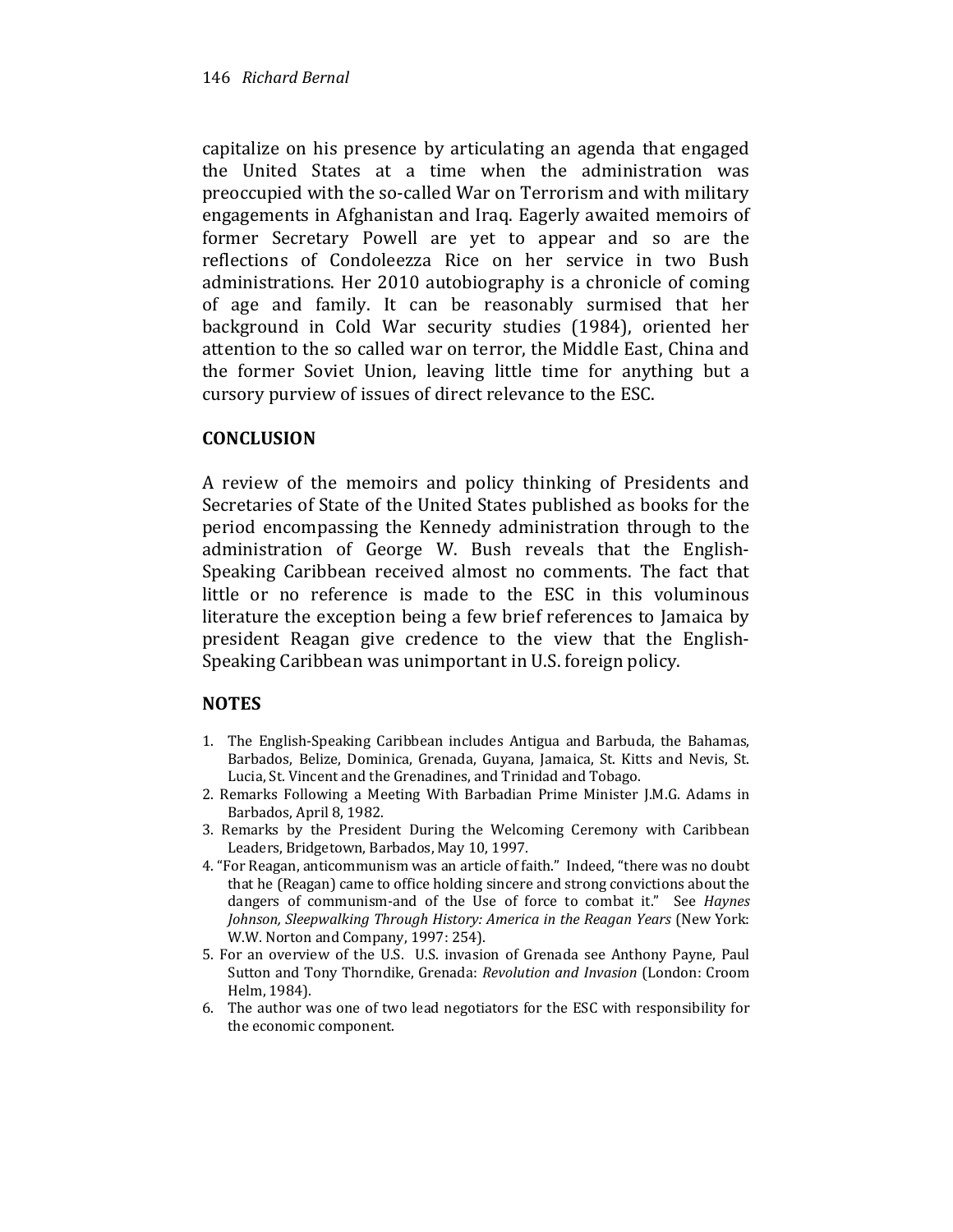#### **REFERENCES**

Albright, Madeleine. Madame Secretary: A Memoir. New York: Miramax, 2005.

Albright, Madeleine. The Mighty and the Almighty: Reflections on America, God, and World Affairs. New York: Harper, 2007.

Albright, Madeleine. Memo to the President-Elect: How We Can Restore America's Reputation and Leadership. New York: Harper, 2008.

Baker, James A. The Politics of Diplomacy; Revolution, War and Peace, 1989-1992. New York: Putnam Publishers, 1995

Barbour, Haley. Agenda For America: A Republican Direction For The Future. Washington DC: Regency, 1996.

Basdeo, Sahadeo and Graeme Mount. The Foreign Relations of Trinidad and Tobago (1962-2000): The Case of A Small State in the Global Arena. Port-of-Spain, Trinidad: Lexicon Publishers, 2001.

Berger, Samuel R. "A Foreign Policy for the Global Age." Foreign Affairs 79, no. 6 (2000): 22-39.

Bernal, Richard L. "Influencing U.S. Policy Towards the English-Speaking Caribbean in the Post-Cold War Era". In The Caribbean: New Dynamics in Trade and Investment, edited by Anthony Bryan, 209–229. Miami, FL: North-South Center, University of Miami, 1995.

Bernal, Richard L. "NAFTA at Three: The Case for NAFTA Parity". Statement submitted to the HOUSE on Was and Means Trade Sub-Committee, House of Representative One Hundred Fifth Congress, First Session, September 11, 1997 (Washington, D.C.: Government Office, 1998).

Bernal, Richard, L. "US-Caribbean Relations at the Dawn of the Twenty-First Century" in Richard L. Bernal, Anthony T. Bryan and Georges A. Fauriol, The United States and Caribbean Strategies: Three Assessments, CSIS, Policy Papers on the Americas, Vol. XIII, Study 4 (Washington, D.C.: Center for Strategic and International Studies, April 2001) 3–25.

Beschloss, Michael R. Taking Charge: The Johnson White House Tapes: 1963-64. New York: Simon and Schuster, 1997.

Beschloss, Michael R. Reaching for Glory: Lyndon Johnson's Secret White House Tapes, 1964-1965. New York: Simon & Schuster, 2002.

Branch, Taylor. The Clinton Tapes: Wrestling History with the President. New York: Simon & Schuster, 2009.

Bohning, Don. "US Relations with the Caribbean Under Strain." Miami Herald, Oct. 27, 1998.

Brinkley Douglas. Ed. The Reagan Diaries. New York: Harper Perennial, 2007.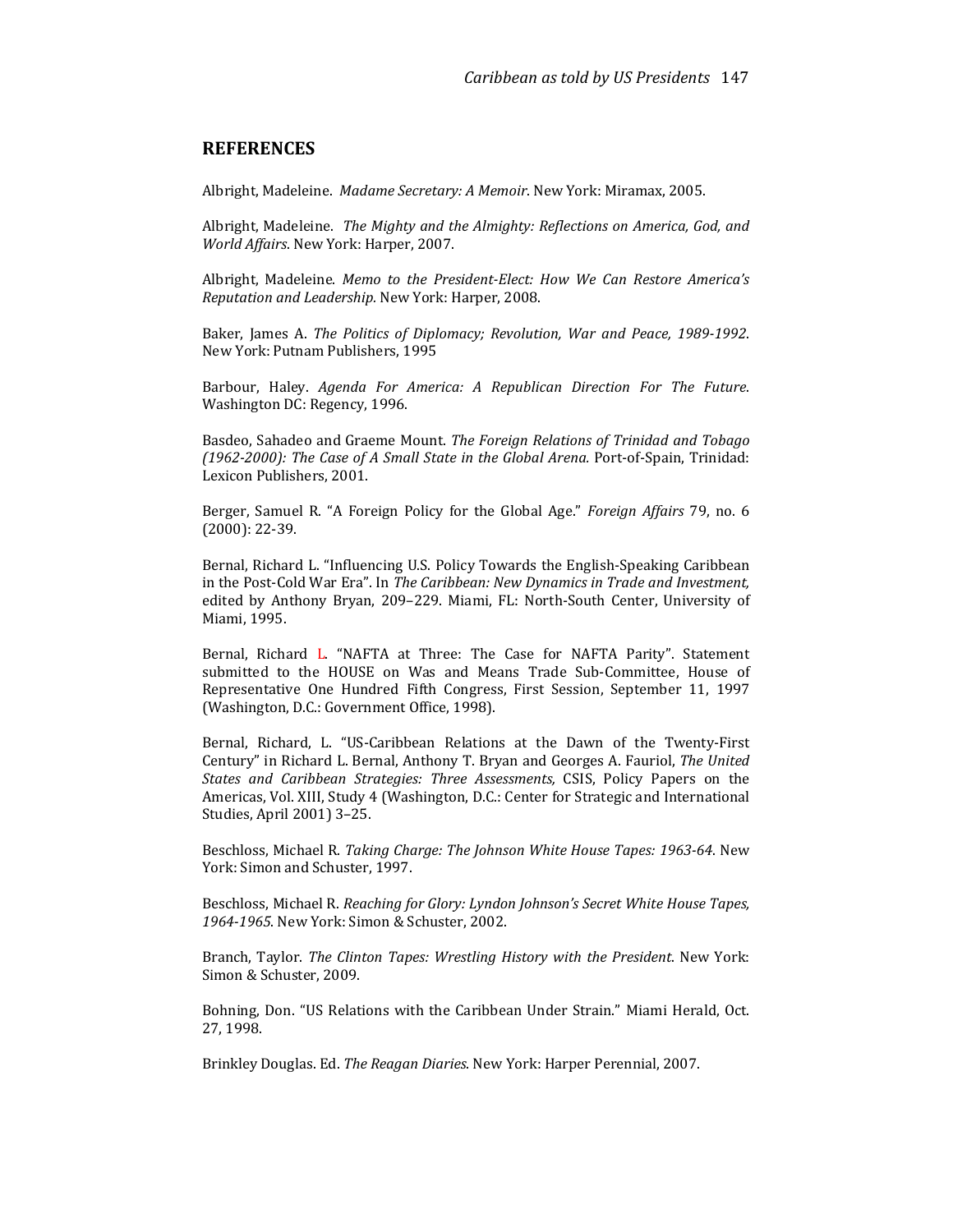#### 148 Richard Bernal

Brzezinski, Zbigniew. Out of Control: Global Turmoil on the Eve of the 21st Century. New York: Charles Scribner & Sons, 1993.

Brzszinski, Zbignisw. The Grand Chessboard: American Primacy and its Geostrategic Imperative. New York: Basic Books, 1998.

Brzezinski, Zbigniew. Power and Principle: Memoirs of the National Security Advisor 1977-1981. New York: Farrar, Straus and Giroux, 1985.

Bush, George H. W. All the Best, George Bush: My Life in Letters and Other Writings. New York: Scribner, 2000.

Bush, George H. W. Speaking of Freedom: The Collected Speeches. New York: Scribner, 2009.

Bush, George H. W., and Brent Scowcroft. A World Transformed. New York: Alfred A. Knopf, 1998.

Bush, George, W. Decision Points. New York: Crown, 2010.

CABLE. "Manning Criticizes USG for Ignoring Caribbean." Last Modified August 30, 2011. http://dazzlepod.com/cable/06PORTOFSPAIN1040/

Carter, Jimmy. Keeping Faith: Memoirs of a President. New York: Bantam Books, 1982.

Clinton, Bill. My Life: The Presidential Years Vol. II. New York: Vintage, 2005.

Christopher, Warren. In the Stream of History: Shaping Foreign Policy for a New Era. Stanford University Press, 1998.

Christopher, Warren. Chances of a Lifetime. New York: Simon & Schuster, 2001.

Erisman, H. Michael. "The Caricom States and US Foreign Policy: The Danger of Central Americanization." Journal of Interamerican Studies and World Affairs 31, no. 3, 1989.

Ford, Gerald R. A Time to Heal: The Autobiography of Gerald R. Ford. New York: Harper & Row, 1979

Gerson, Alan. Kirkpatrick Mission. Diplomacy Without Apology: America at the United Nations 1981 to 85. New York: Free Press, 1991.

Gunst, Laurie. Born Fi' Dead: A Journey Through The Jamaican Posse Underworld. Henry Holt Co., 1996.

Haig, Alexander M. Caveat: Realism, Reagan and Foreign Policy. Worthing, UK: Littlehampton Book Services Ltd, 1984.

Johnson, Haynes. Sleepwalking Through History: America in the Reagan Years. New York: W. W. Norton & Company, 1997.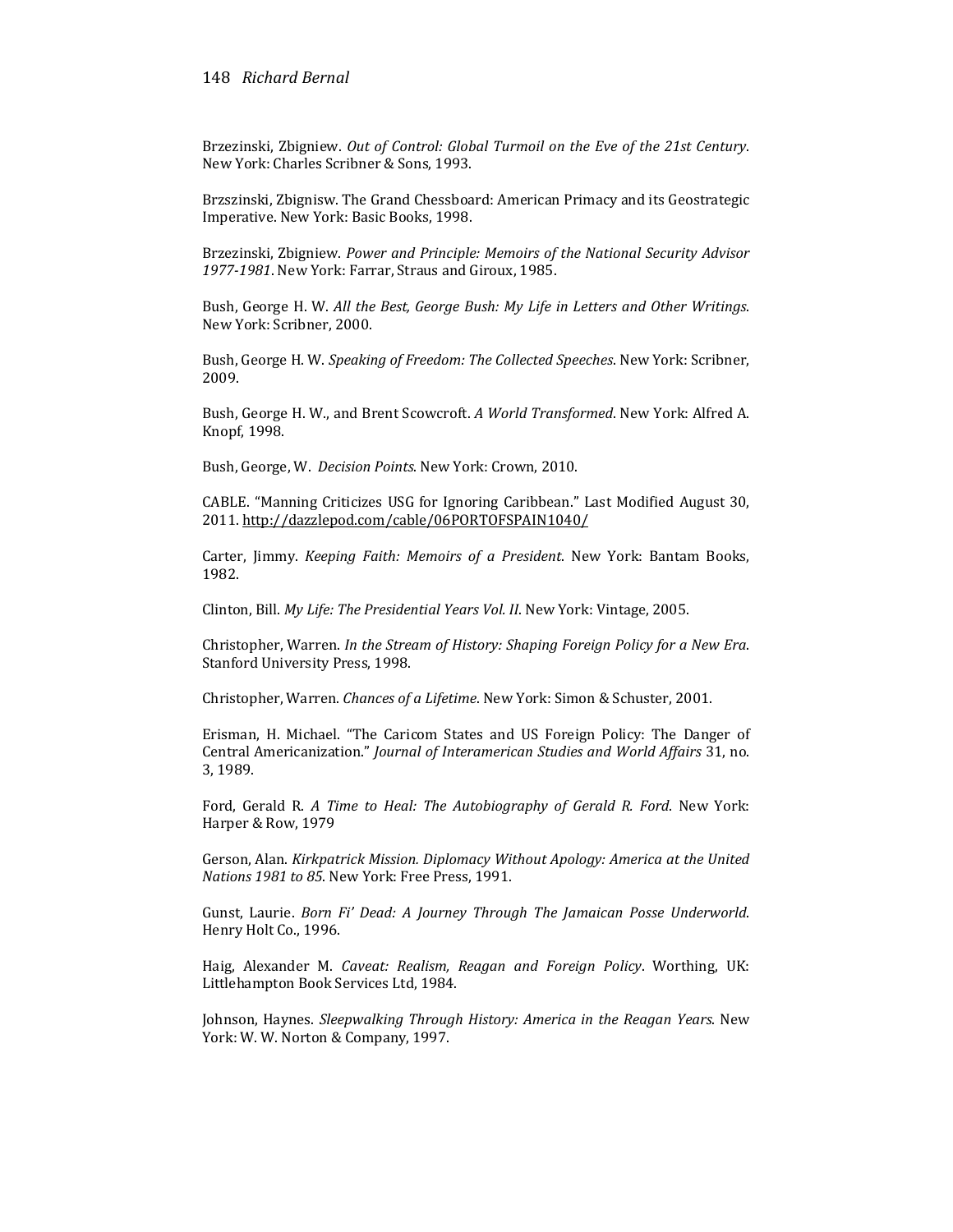Kennedy, Robert F., and Arthur Schlesinger Jr. Thirteen Days: A Memoir of the Cuban Missile Crisis. New York: W. W. Norton & Company, 1999.

Khrushchev, Nikita. Khrushchev Remembers. New York: Little, Brown and Company, 1971.

Kissinger, Henry. White House Years. New York: Little, Brown and Company, 1979.

Kissinger, Henry. Years of Renewal. New York: Simon & Schuster, 2000.

Kissinger, Henry. Does America Need a Foreign Policy? Toward a Diplomacy for the 21st Century. New York: Simon & Schuster, 2001.

Kissinger, Henry. Diplomacy. New York: Simon & Schuster, 1995.

Landau, David. Kissinger: The Uses of Power. Boston: Houghton Mifflin, 1972.

Lewis, Vaughan A. "Looking from the Inside Outwards: The Caribbean in the International System after 2000". In Contending with Destiny: The Caribbean in the 21st Century, edited by Kenneth Hall and Denis Benn, 333. Kingston, Jamaica: Ian Randle Publishers, 2000.

Maingot, Anthony, P. "The United States in the Caribbean: Geopolitics and the Bargaining Capacity of Small States" in Peace, Development and Security in the Caribbean, edited by Anthony T. Bryan, J. Edward Greene and Timothy M. Shaw. London: Macmillan Press, 1990.

Mlachila, Montford, Paul Cashin and Cleary Haines, "Caribbean Bananas: The Macroeconomic Impact of Trade Preference Erosion,". IMF Working Paper WP/10/59. Washington DC: International Monetary Fund, 2010.

Neita, Hartley. Hugh Shearer: A Voice for the People. Kingston, Jamaica: Ian Randle Publishers, 2005.

Nixon, Richard. Seize the Moment: America's Challenge in a One-Superpower World. New York: Simon & Schuster Books, 1992.

Nixon, Richard Milhous. Real Peace. New York: Little Brown & Co (T), 1984.

Nixon, Richard M. Beyond Peace. New York: Random House, 1994.

Palmer, Colin A. Eric Williams and the Making of the Modern Caribbean. Kingston, Jamaica: Ian Randle Publishers, 2006.

Pastor, Robert A. Whirlpool: U. S. Policy Towards Latin America and the Caribbean. Princeton: Princeton University Press, 1992.

Payne, Anthony, Paul Sutton, and Tony Thorndike. Grenada: Revolution and Invasion. London: Croom Helm, 1984

Powell, Colin. Colin Powell: My Journey. New York: Random House, 1995.